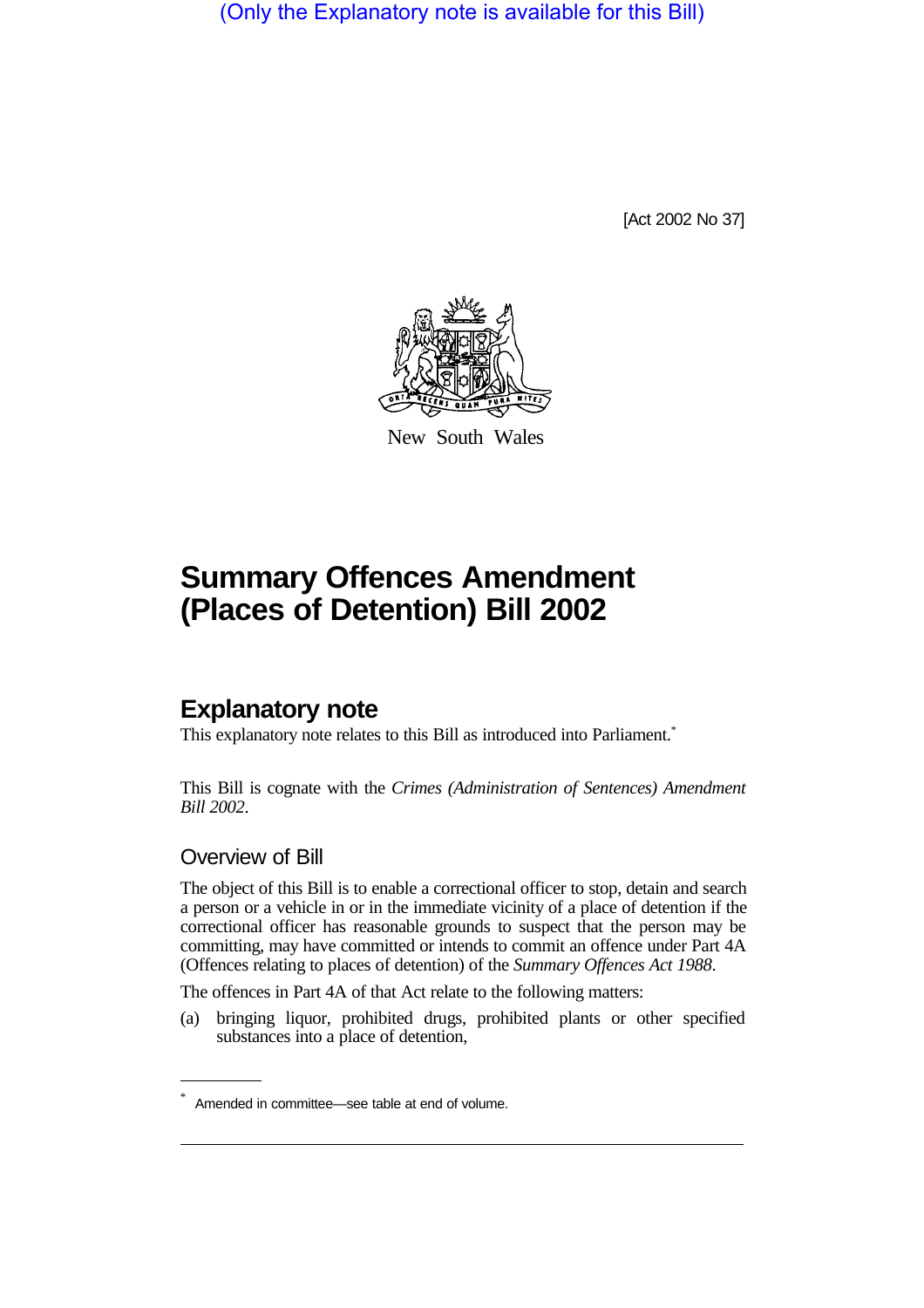Summary Offences Amendment (Places of Detention) Bill 2002 [Act 2002 No 37]

Explanatory note

- (b) bringing syringes into a place of detention or supplying syringes to an inmate in lawful custody,
- (c) unlawfully possessing an offensive weapon or instrument in a place of detention,
- (d) unlawfully loitering about a place of detention, or entering a place of detention, or communicating with an inmate,
- (e) unlawfully delivering anything to an inmate, or bringing anything into a place of detention, or conveying anything out of a place of detention, or receiving anything for conveyance out of a place of detention, or secreting or leaving anything for the purpose of its being found by an inmate.

A correctional officer must not detain a person in the exercise of the power to detain and search the person any longer than is reasonably necessary for the purpose, and in any event for no longer than 4 hours. A correctional officer may detain a person reasonably suspected of committing an offence under Part 4A until the arrival of a police officer to conduct a search of the person.

A correctional officer must conduct a search with due regard to dignity and self-respect and in as seemly a manner as is consistent with the conduct of an effective search. In particular, a correctional officer must not direct a person to remove any item of clothing (other than a hat, gloves, coat, jacket or shoes) and must not search the person by running the officer's hands over the person's clothing.

A search must, if practicable, be conducted by a person of the same sex as the person being searched. If the person being searched is a minor or is mentally incapacitated, the person is to be searched in the presence of an adult who accompanied the person to the place of detention. If there is no such adult, the person is to be searched in the presence of a member of staff who is not a correctional officer.

#### Outline of provisions

**Clause 1** sets out the name (also called the short title) of the proposed Act.

**Clause 2** provides for the commencement of the proposed Act on a day or days to be appointed by proclamation.

**Clause 3** is a formal provision giving effect to the amendments to the *Summary Offences Act 1988* set out in Schedule 1.